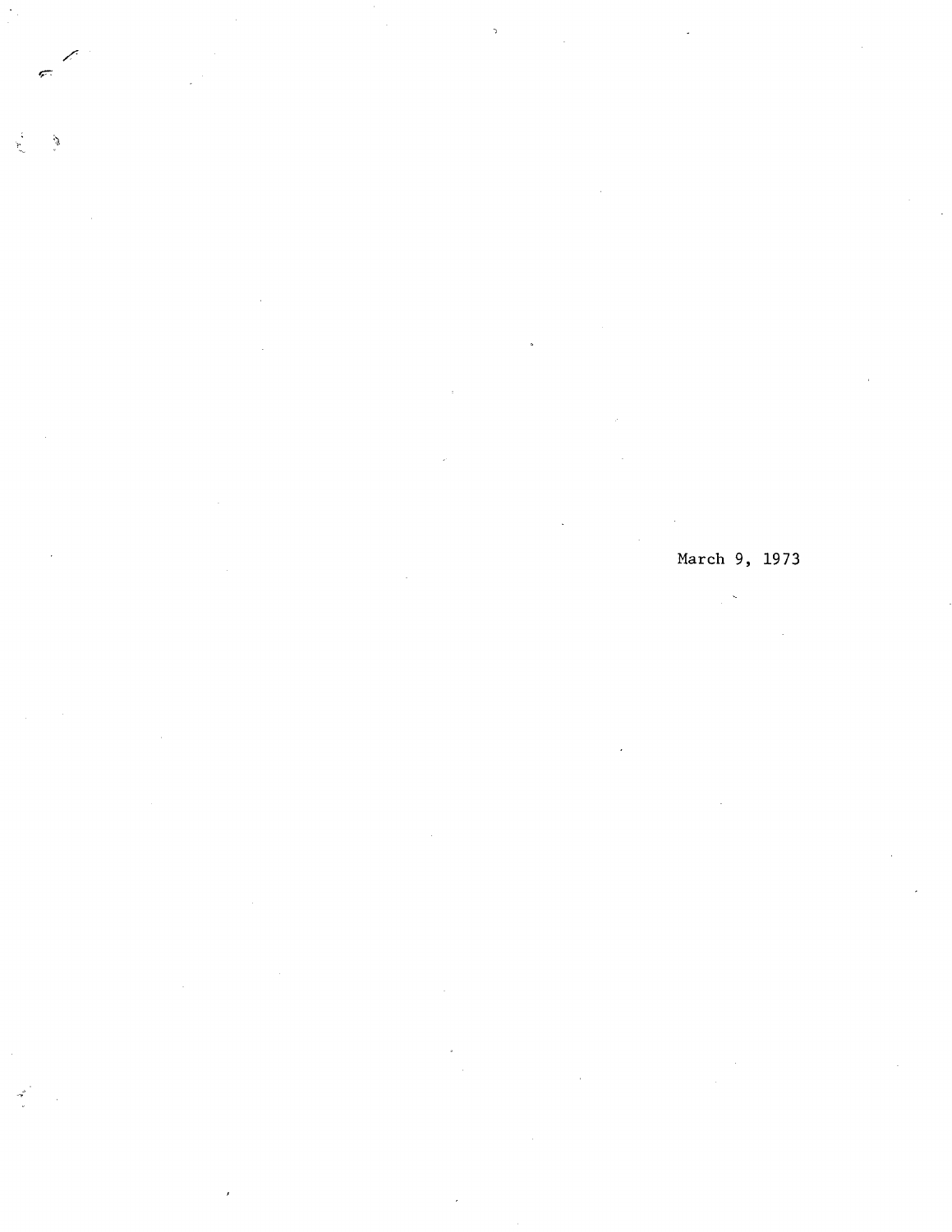### THE UNIVERSITY **OF MANITOBA**

## **Inter-Departmental Correspondence**

**DATE February 28, 1973** 

### **TO** ALL MEMBERS SCIENCE EXECUTIVE COMMITTEE

G. Richardson, Secretary - Executive Committee **FROM** 

**SUBJECT:** 

*The* fourteenth meeting of the Executive Committee of Faculty Council has been called for Friday, March 9, 1973 at 2:00 p.m. in the Dean's Conference Room, 231 North East Multi-Purpose Building.

#### AGENDA

- 1. Adoption of the minutes of the thirteenth meeting, October 13, 1972.
- 2. Matters arising from the minutes of the thirteenth meeting.
- 3. Communications
- 4. Terms of Reference, Student Standing Committee, (Material Attached)
- 5. Selection of two replacements for the Student Standing Committee.
- 6. By-Law Changes (Material Attached).
	- a) Professors Emeriti, Deans Emeriti
	- b)  $50-50$  Committee.
	- c) Science Librarian
- 7. Proposal to establish an ad hoc committee to study the revised examination regulations. (Material handed out at October 13, 1972 meeting.)

8. Challenge Examinations,

- 9. Continue discussion of the proposed new Honours and Second Degree regulations. (Material Attached)
- 10. Fees for Honours students. (Material Attached to Agenda of March 20, 1972 meeting.)
- 11. Letter from Professor G. Gratzer. (Attached to Agenda of October 13, 1972 meeting..
- 12. Discussion on Departmental Councils. (Material distributed at the May 10, 1972 **meeting.)**

GR/lw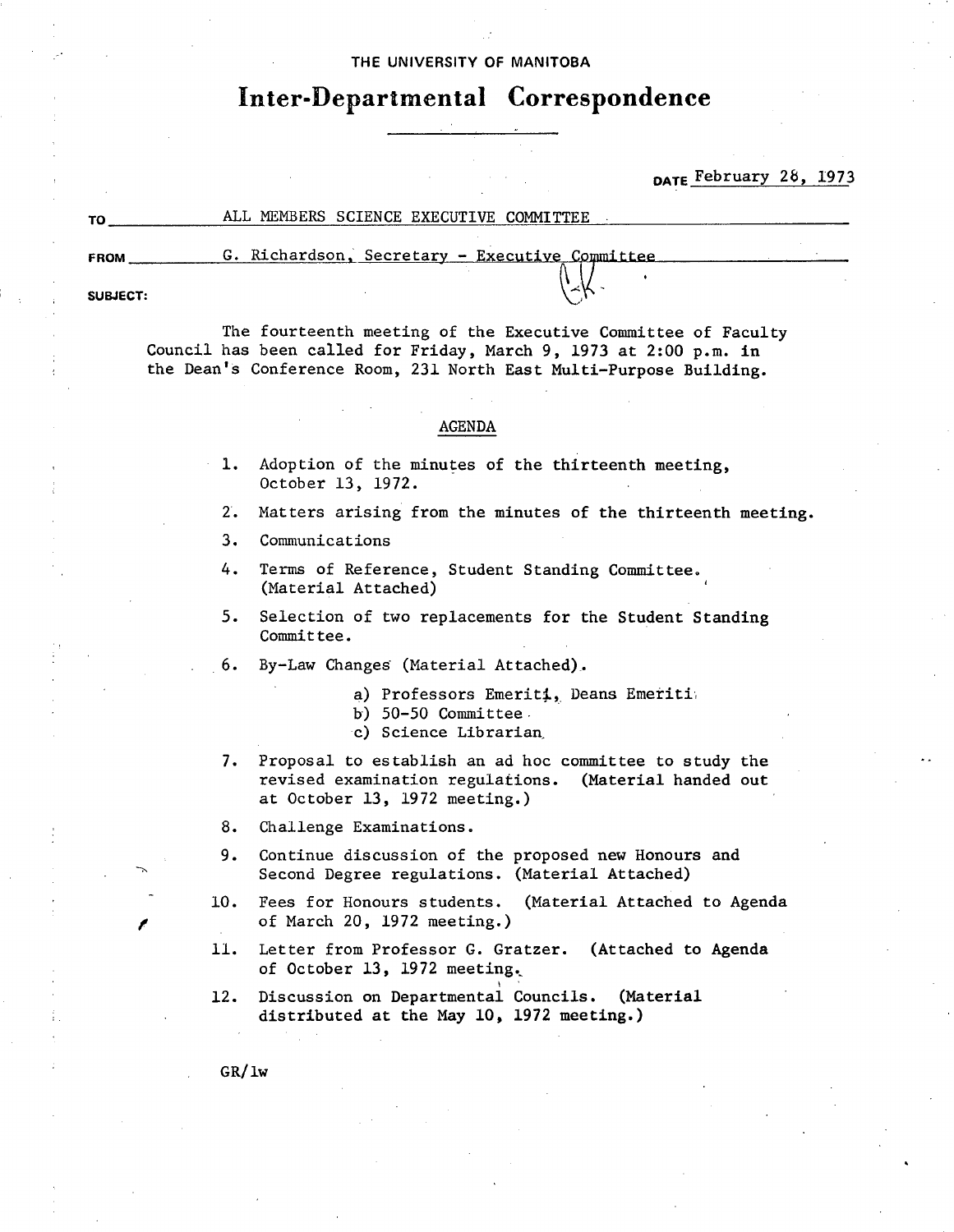### March 26, 1973

Minutes of the fourteenth meeting of the Executive Committee of Faculty Council, held on Friday, March 9th, 1973 at 2:00 p.m. in the Dean's Conference Room, 231 North-East Multi-Purpose Building.

Members Present: Dean R. D. Connor, Chairman, Drs. I. Cooke, G. Losey, B. MacPherson, B. K. Kale, J. Reid, Mr. John Perrin, G. Richardson, Secretary.

Regrets: Drs. D. Punter, J. M. Vail, P. K. Isaac.

#### I. Minutes of the last meeting

The Minutes of the 13th meeting held on October 13th, 1972 were approved, MacPherson (Kale), with the following amendment:

Page 5, 2nd paragraph, commencing with 2nd sentence: "He stated that he had presumed that the options were to be additional courses in the fields of specialization or chosen from courses approved for the general degree program, but this was not stated specifically. Therefore, to prevent any misunderstanding at a future time he would propose the following motion:

'Options included in the new physics honors program be restricted to those courses approved by the Faculty for the general degree program or be related to the field of specialization.'

However in further discussion it was stated by Dr. Kettner that the options exercised by the department would not be inconsistent with the normal understanding and practices of the faculty. With this assurance Dr. Cooke agreed to withdraw his motion."

The Chairman pointed out a typing error on the minutes of May 24th, 1972, and asked members to correct their copies, as follows: On page 5, number 3: instead of there being 2 courses

numbered 231, the second one should be 232.

#### II. Matters arising therefrom

There were no matters arising from the minutes which were not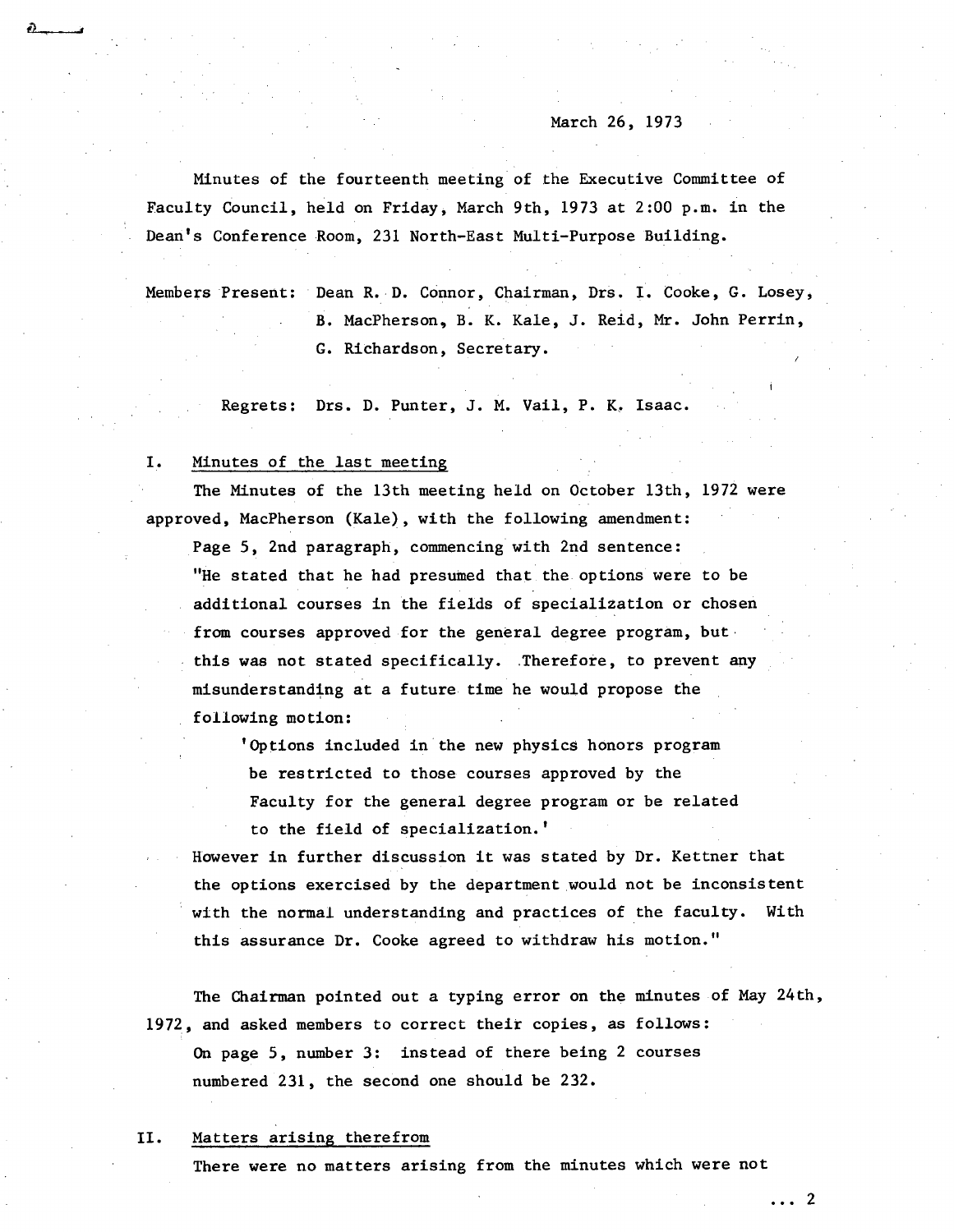### agenda items.

The Chairman sought Dr. Dunn's agreement to act as the Executive Committee's reporter at Faculty Council for another term. Dr. Dunn agreed.

 $-2-$ 

### III. Communications

(1) The Chairman indicated to the members that he had received a request from Dr. C. Gratzer of the Department of Mathematics that a special meeting'of Faculty Council be called to discuss the proposed revisions to the University Act. The members felt that rather than the Executive Committee calling, a special meeting, they would put the question before Faculty Council at the March 19th meeting and let Council decide whether or not it wanted a special meeting. It was noted that the Executive of Senate had requested that faculty replies be sent to them by the 27th of March, therefore any special meeting of Faculty Council would have to be held, before that date, most likely on the 26th of March.

> Regarding the second point in Dr. Gratzer's letter that the U.M.F.A. brief on salaries also be discussed at this special meeting, it was agreed that Dr. Gratzer should bring this matter up at the Faculty Council meeting on the 19th under "Other Business".

(ii) The Chairman. told the Committee Members that the Science Student Association had written to the Chancellor of the University proposing that the N.E.M.P. Building be named the H. H. Saunderson Building after Dean Saunderson who was Dean of Arts and Science for the period 1944-1947. The reply that the students received; that Dr. Saunderson already had a street named after him, prompted the Chairman to seek the Committee's feelings toward this matter. The Committee members felt that the Faculty should have some input towards naming this building and suggested the matter be raised at the next Faculty Council meeting.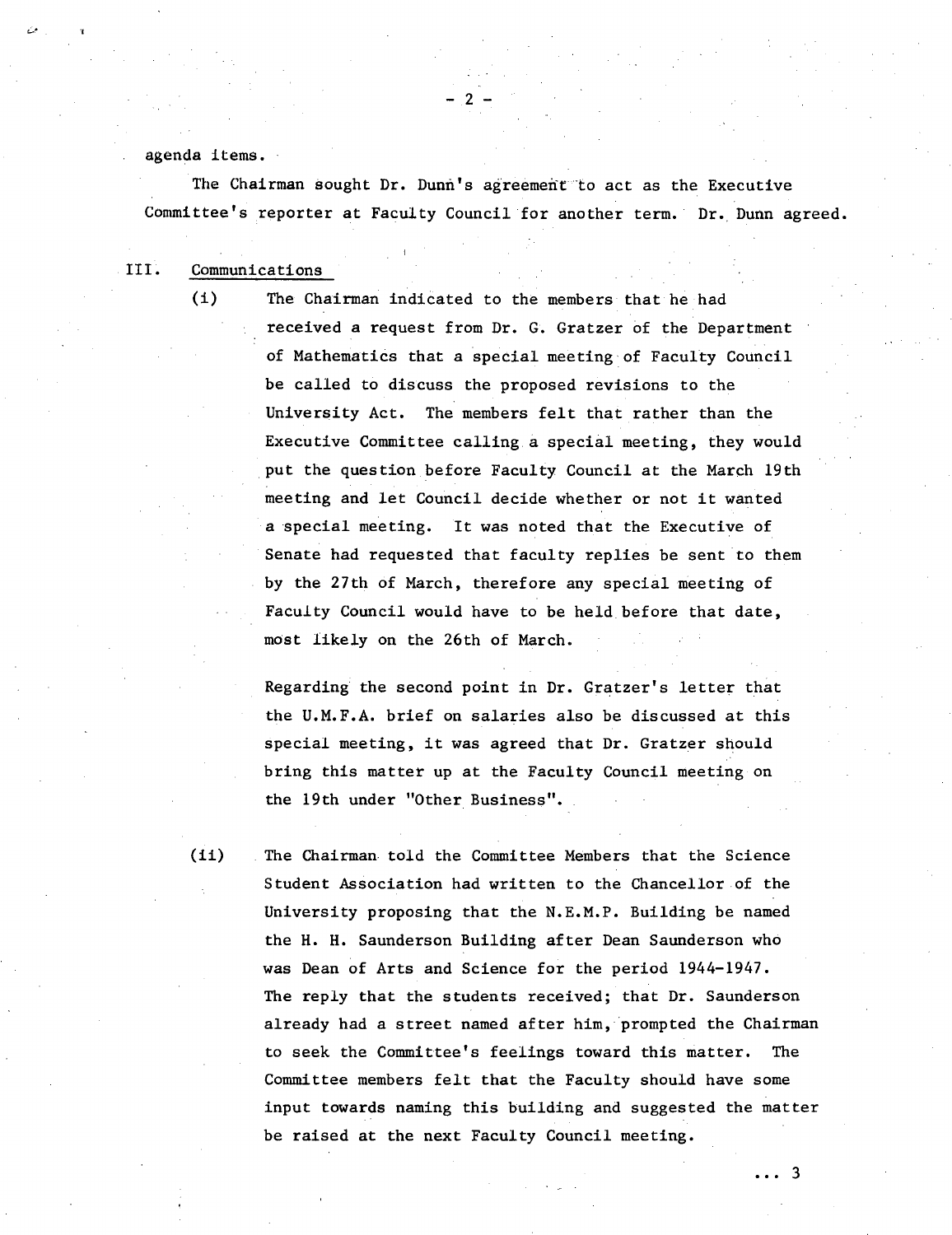At this time Dr. Kale left the meeting and John Perrin entered.

-3

(iii) At last fall's Faculty Council meeting at which new staff members in the faculty were introduced, some mention was made regarding the worth of such a procedure. It was felt by some members that this act had outlived its usefulness due to the size of the faculty and the number of new staff each year. The Chairman stated that before dropping these introductions he wanted the recommendations and suggestions from the members of this Committee.

> It was generally felt that the act was a useful one and shouldn't be done away with. However the members could see that the size of the faculty and the number of turnovers would tend to make this procedure somewhat less than viable.

Dr. Dunn, in noting that the President's Reception for new staff members had been done away with entirely now, suggested that perhaps a faculty reception would be more successful. All the faculty members would be invited to the reception at which time the new members would be introduced. The Chairman noted that the cost of such a reception would be quite minimal, in fact probably about the cost required to send one faculty member on a conference trip.

It was agreed that this idea would be put before Faculty Council on the 19th for its comments.

(iv) Statement for Faculty Council from the Committee on Courses The Chairman asked Dean Cooke to speak to this statement.

> Dean Cooke explained that the Committee on Courses, given the task of determining which courses from areas outside

> > $\ldots$  4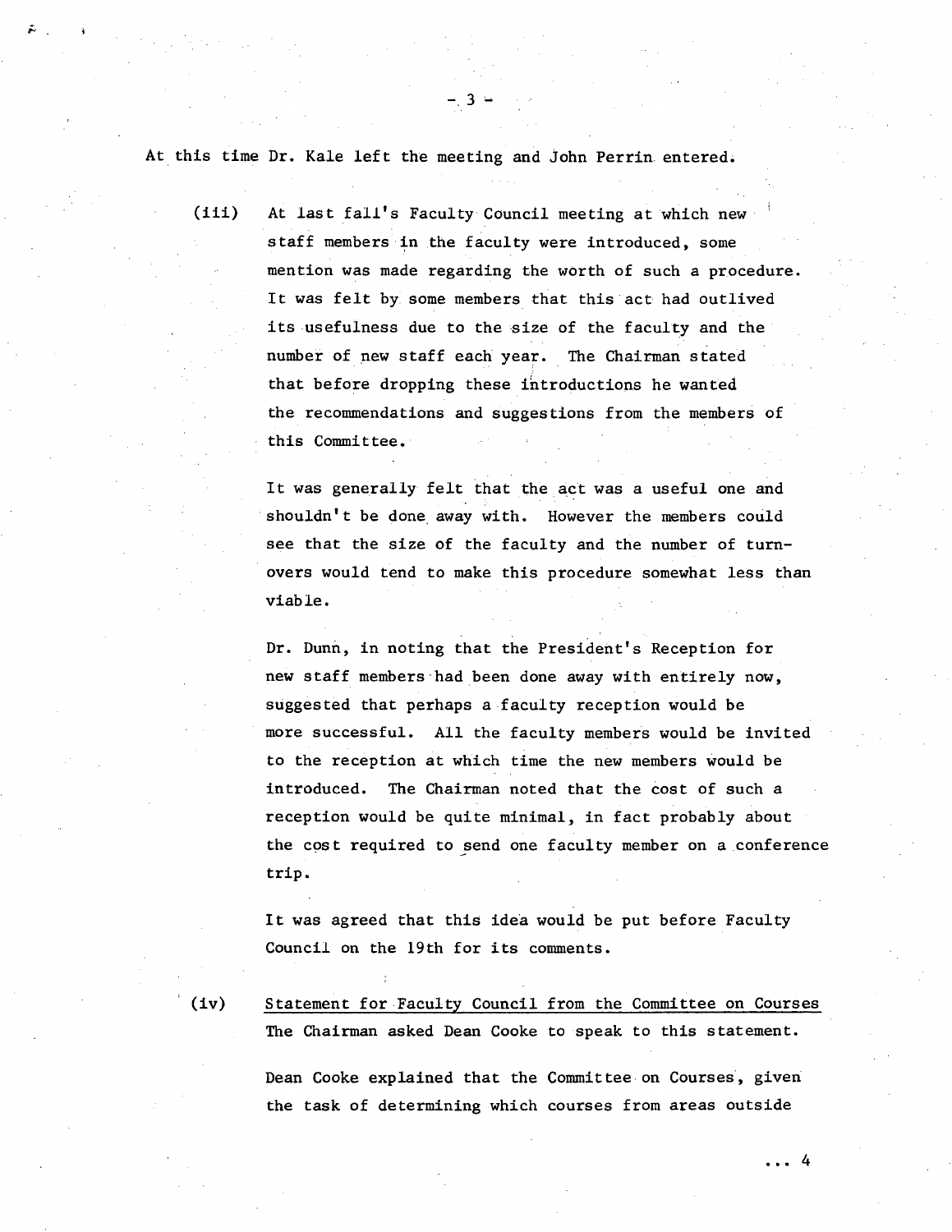of Science would be appropriate as credit courses for Science students, was seeking clarification from Faculty Council as to its intent on the size and content of the list, or lists, of these courses. Did.Faculty Council intend the list to contain essentially the courses now open to Science students, with the possibility of some small number of additional ones, or did it mean the list to contain virtually every course on campus? Part of the clarification could be provided by indicating whether the student would choose his minimum of one course from outside the faculty and his maximum of seven courses from the same list or from two different lists?

 $-4-$ 

A short discussion followed during which some of the potential problems associated with allowing credit for courses from outside the faculty were pointed out. The magnitude of the task of reviewing all courses on campus to determine if they were creditable or not was brought to light and it was suggested by some members that perhaps only those courses where a specific request for credit was made, could be examined. However Dean Cooke pointed out that the majority of such requests were, likely to come at a time of year when the Committee's decision would be required very quickly. It was unlikely that the Committee would be able to cope with all these while at the same time doing a' thorough review of each course.

Having become familiar with some of the problems, the Executive Committee agreed to forward the matter to Faculty Council.

### IV. Terms of reference - Student Standing Committee

As directed by Faculty Council's motion of March 23rd, 1972, The Student Standing Committee accepted its terms of reference for further study on the matter of the appellant being able to appear before the Committee to state his case. After having experimented with the idea,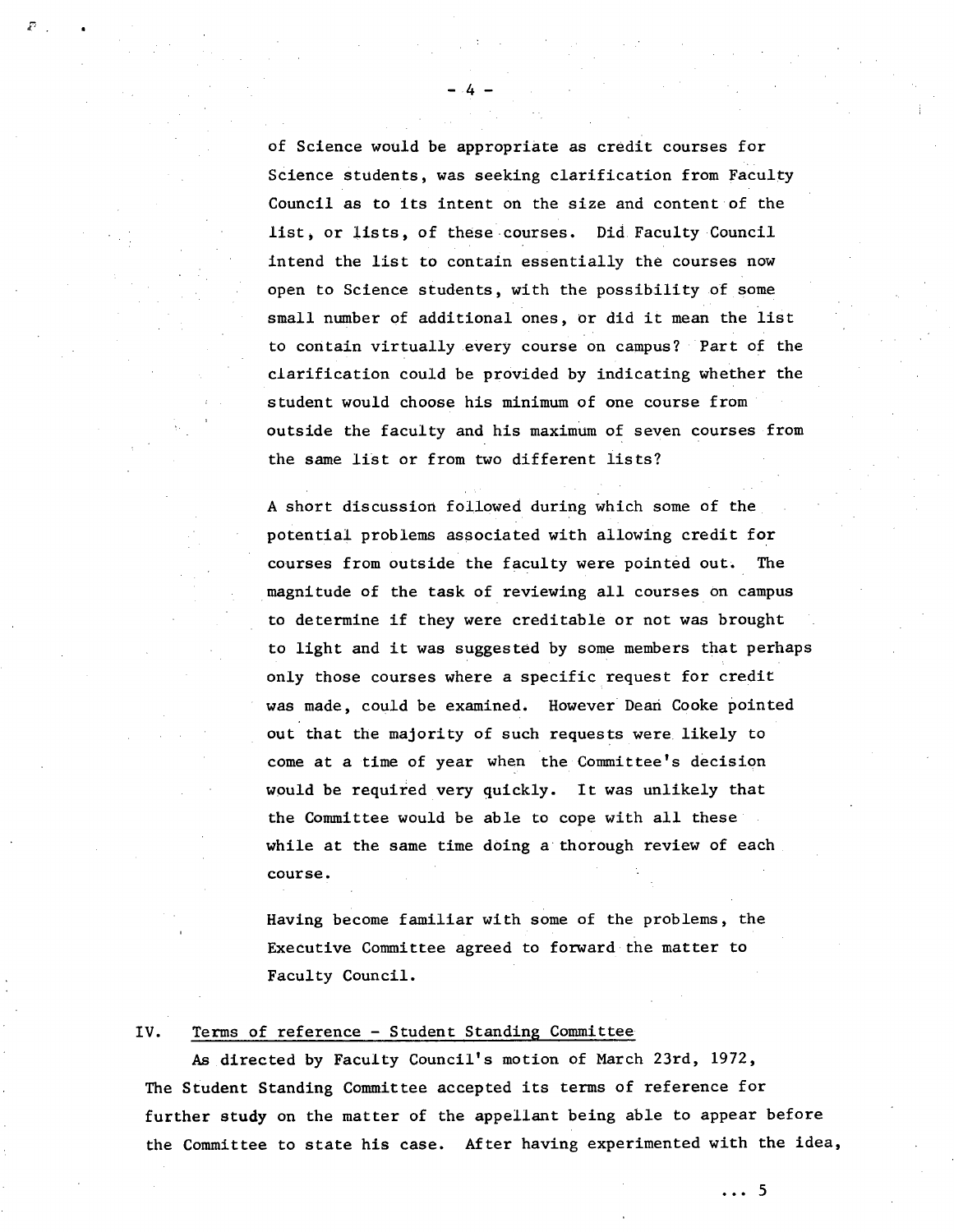the Committee agreed to include this in the terms and was now resubmitting them for Council's approval. The Executive Committee members agreed to the wording of that particular section but recommended a slight change in the wording of footnote 2 on page 3. Instead of "In special circumstances", the Committee proposed "with permission of the Committee". With this change it was agreed to forward the terms onto Faculty Council.

-5-

. Replacement of terminating members of Student Standing Committee V.

As was stated in the terms of reference of the Student Standing. Committee, the initial terms of membership were for periods of 1, 2 and 3 years. The two members originally holding the two-year term, Drs. N. Campbell and C. Dunn, have their terms expiring May 31, 1973, It was the duty of the Executive Committee to elect replacement for them. Nominated were:

N. Campbell (Losey) - for a second term

J. Svenhe (Reid)

F. Ward (MacPherson)

Elected, by a show of hands was Professor J. Svenne and Dr. F. Ward for a three-year term commencing June 1, 1973 and terminating May 31, 1976.

#### VI. By-law changes

Dr. Cooke explained that the first change on the material sent to the members was made on motion of Faculty Council and was being brought before Council for approval of wording only.

The second change re:50-50 Committee was essentially a wording change requested by the editing committee, the Senate Committee on Rules and Procedures.

The third change was for an addition to the faculty membership, namely that the Science Librarian be included on our Council.

The Executive agreed to recommend all three changes to Faculty Council.

#### Ad hoc Committee to study the revised examination regulations VII.

The Executive Committee agreed that the ad hoc committee to study the revised examination regulations should be appointed by the Dean.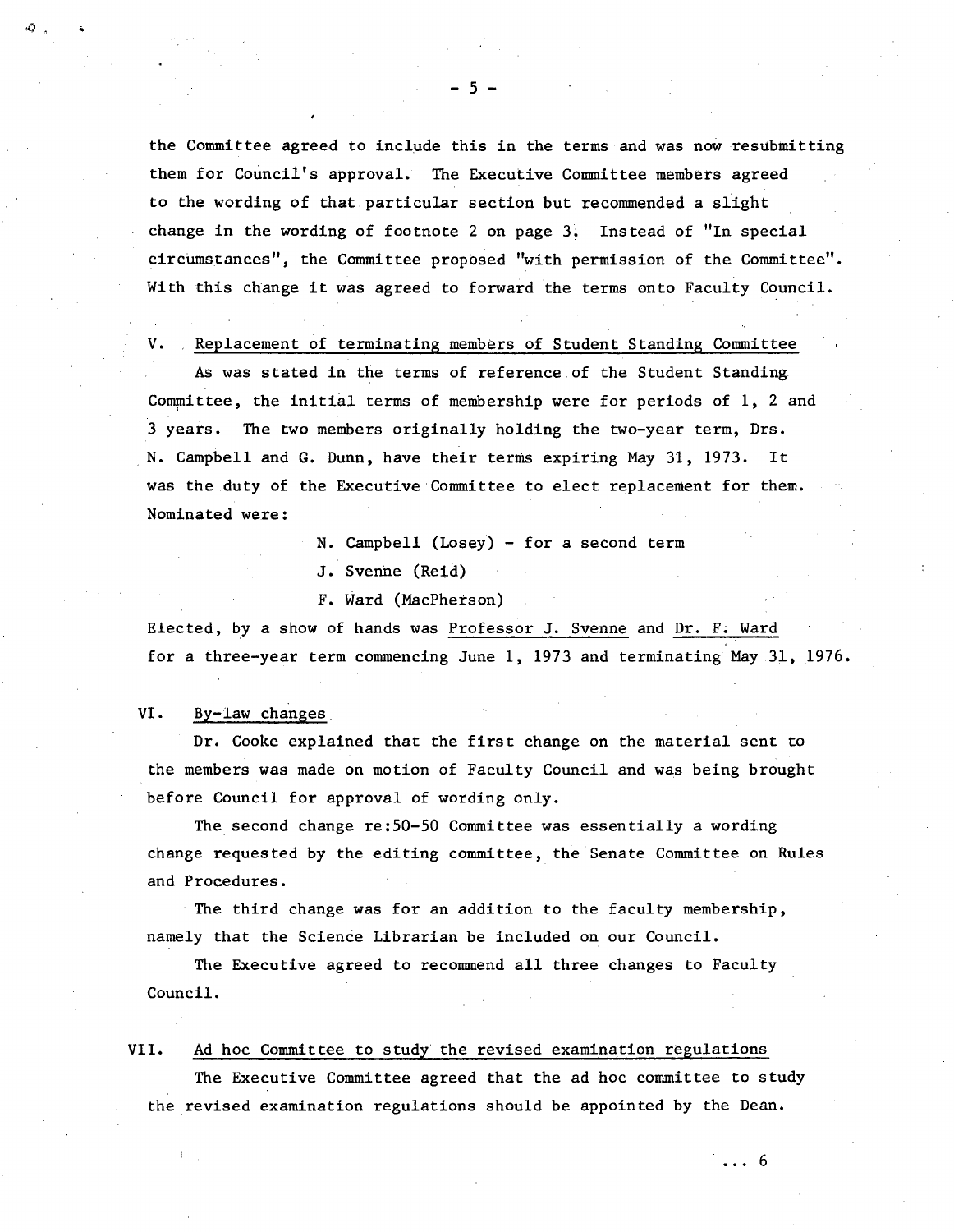#### VIII. Letter from Dr. Gratzer

The Executive Committee in considering Dr. Gratzer's suggested changes to the faculty nomination form, agreed that the current form was adequate and did not require any change. The Committee did express its appreciation to Dr. Gratzer for his concern.

 $-6$ 

At this point Dean Connor had to leave the meeting; the chair was taken over by Dean Cooke.

#### IX. Challenge examinations

The Chairman explained that one of the problems facing the University was that of deciding which courses from outside the University (i.e. from other Universities as well as high schools) were acceptable for credit upon admission, and to a lesser extent for advance standing, at the University of Manitoba. In the past the cases had been referred to the appropriate departments for them to decide and advise the Registrar. However, the number of courses requiring decisions is increasing to such a degree that in order to cope with the requests some departments have had to make hasty decisions.

The proposal put forth by the Admissions Committee was that of challenge exams, whereby any student who could provide proof of having an appropriate background could write these exams and if successful gain credit for the course. As stated above, in most cases this would be for first admission to the University but it would not preclude advance standing or credit in courses other than first year.

Preliminary opinions from various departments indicated that this idea had merit. The departments would have complete freedom in the setting of the exam and if it felt that a lab exam was required in addition to a written exam, this would be included. Dean Cooke explained that the current feeling of the Committee was that the students who write these exams would be charged with an attempt and would be assessed one-half the regular cost of the course. Dean Cooke concluded by saying that the reason for bringing this matter up was to keep the Committee informed on proceedings and to request the members to let him know if any unforeseen problems were envisaged.